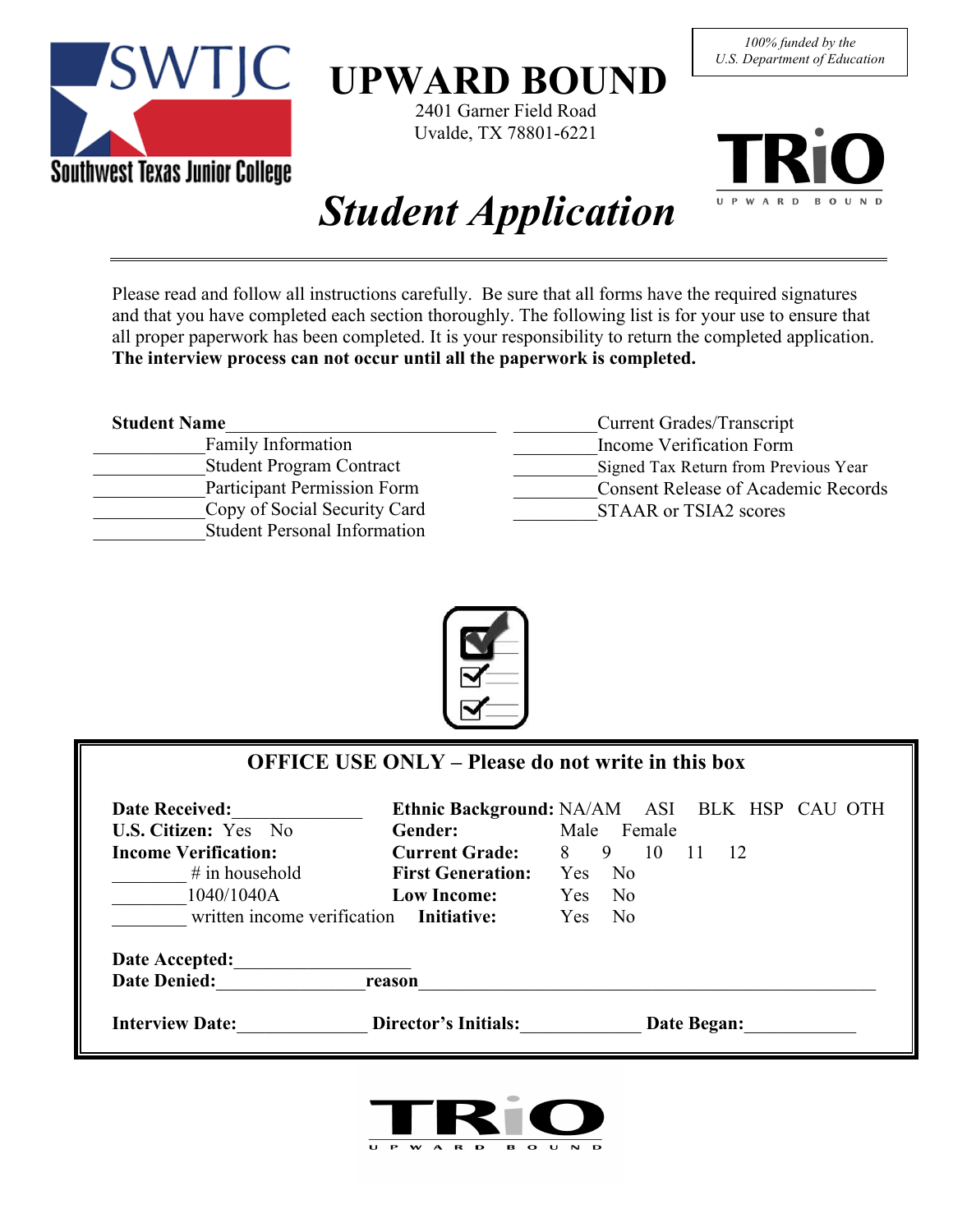#### **APPLICATION FOR UPWARD BOUND**

*Upward Bound is 100% funded by the U.S. Department of Education* 

**Personal Student Information** 

| STUDENT'S LEGAL NAME                                  |                        |                                                                                                                                                                                                                                |               |                                    |                                    |          |
|-------------------------------------------------------|------------------------|--------------------------------------------------------------------------------------------------------------------------------------------------------------------------------------------------------------------------------|---------------|------------------------------------|------------------------------------|----------|
|                                                       |                        | Last                                                                                                                                                                                                                           |               | First                              |                                    | Middle   |
| OF<br><b>DATE</b><br><b>BIRTH</b>                     | mm/dd/yy               | <b>GENDER</b>                                                                                                                                                                                                                  | <b>female</b> |                                    | male                               |          |
| <b>SOCIAL SECURITY</b>                                |                        |                                                                                                                                                                                                                                |               |                                    |                                    |          |
| ADDRESS                                               |                        |                                                                                                                                                                                                                                |               |                                    |                                    |          |
|                                                       |                        | Street Address or PO Box                                                                                                                                                                                                       | City          |                                    | State                              | Zip Code |
|                                                       | Home phone             |                                                                                                                                                                                                                                |               | <b>Student's Cell Phone Number</b> |                                    |          |
|                                                       |                        | student's email address                                                                                                                                                                                                        |               |                                    |                                    |          |
|                                                       |                        | CURRENT (TARGET) SCHOOL GRADE                                                                                                                                                                                                  |               |                                    |                                    |          |
|                                                       |                        |                                                                                                                                                                                                                                |               |                                    |                                    |          |
|                                                       |                        | Emergency contact person relationship to student________________________________                                                                                                                                               |               |                                    |                                    |          |
| ETHNICITY: Black/African American                     | Other                  | Native American/Native Alaskan<br>Native Hawaiian/Pacific Islander<br><u> 1980 - Jan Stein Stein, fransk politik (f. 1980)</u>                                                                                                 |               | Asian                              | Hispanic/Latino<br>White/Caucasian |          |
| Are you a U.S. Citizen? (circle) $\Box$ YES $\Box$ NO |                        | If no, what is your resident alien card number?                                                                                                                                                                                |               |                                    |                                    |          |
|                                                       |                        | Whom do you live with? (Please check all that apply and give their names)                                                                                                                                                      |               |                                    |                                    |          |
| Natural Mother                                        |                        |                                                                                                                                                                                                                                |               |                                    |                                    |          |
| Natural Father                                        |                        | Name experience and the second services of the services of the services of the services of the services of the services of the services of the services of the services of the services of the services of the services of the |               |                                    |                                    |          |
| Step Mother                                           |                        |                                                                                                                                                                                                                                |               |                                    |                                    |          |
| <b>Step Father</b>                                    |                        |                                                                                                                                                                                                                                |               |                                    |                                    |          |
| Guardian(s)                                           |                        | Name(s)                                                                                                                                                                                                                        |               |                                    |                                    |          |
| Other                                                 |                        | Name(s)                                                                                                                                                                                                                        |               |                                    |                                    |          |
|                                                       | If so, please explain: | Do you have a disability of any kind? (circle) $\Box$ YES $\Box$ NO                                                                                                                                                            |               |                                    |                                    |          |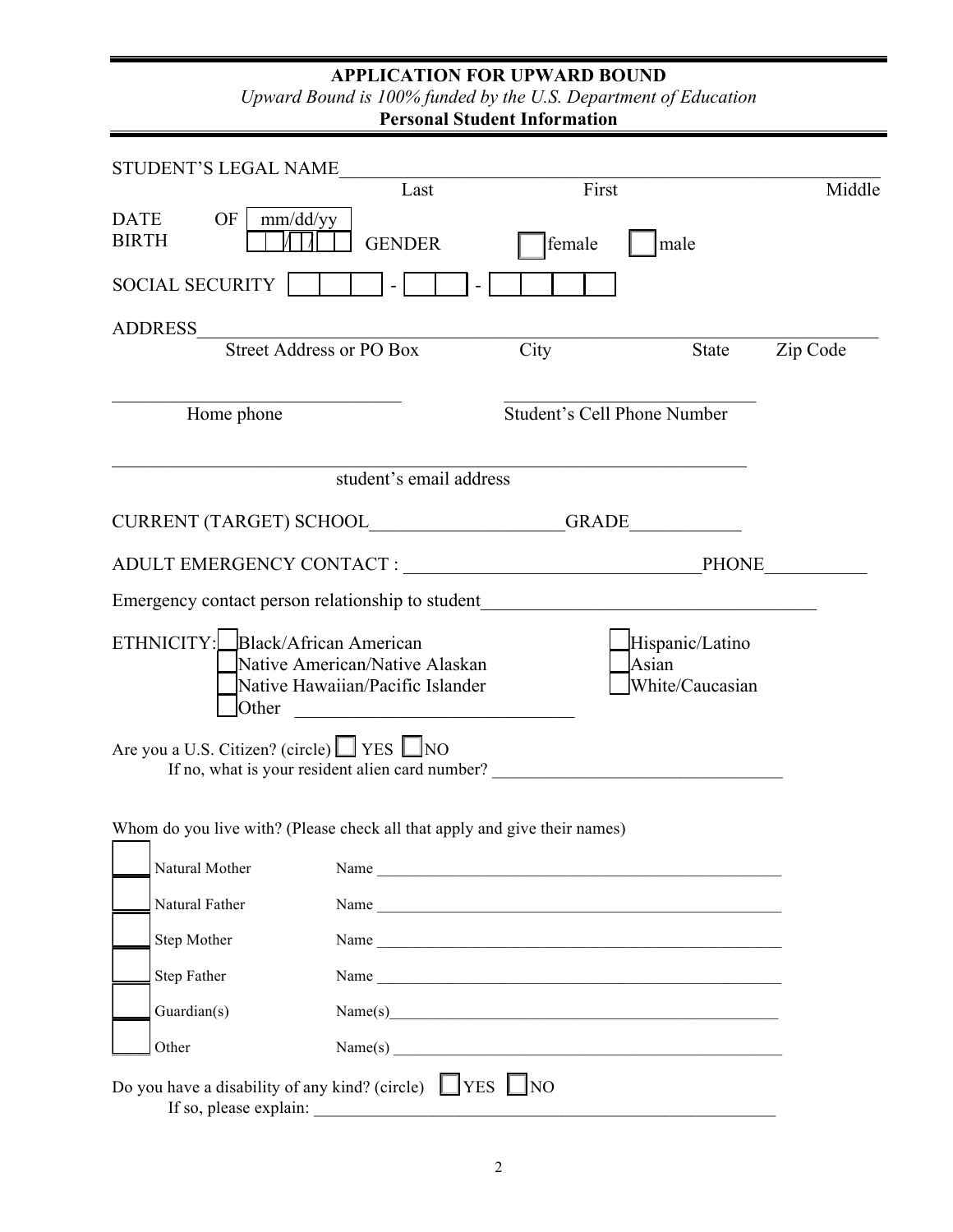#### **\_\_\_\_\_\_\_\_\_\_\_\_\_\_\_\_\_\_\_\_\_\_\_\_\_\_\_\_\_\_\_\_\_\_\_\_\_\_\_\_\_\_\_\_\_\_\_\_\_\_\_\_\_\_\_\_\_\_\_\_\_\_\_\_\_\_\_\_\_\_\_\_\_\_\_\_\_\_\_ FAMILY INFORMATION \_\_\_\_\_\_\_\_\_\_\_\_\_\_\_\_\_\_\_\_\_\_\_\_\_\_\_\_\_\_\_\_\_\_\_\_\_\_\_\_\_\_\_\_\_\_\_\_\_\_\_\_\_\_\_\_\_\_\_\_\_\_\_\_\_\_\_\_\_\_\_\_\_\_\_\_\_\_\_**

## First Generation Eligibility – All information is kept confidential!

| <b>Father or Step Father or Guardian</b>                                                                                       | Mother or Step Mother or Guardian                                                                                                     |
|--------------------------------------------------------------------------------------------------------------------------------|---------------------------------------------------------------------------------------------------------------------------------------|
| U.S. Citizen: $\lceil$<br>Yes<br>No                                                                                            | U.S. Citizen:<br>Yes<br>N <sub>0</sub>                                                                                                |
| Name:                                                                                                                          | Name:                                                                                                                                 |
| Cell Phone:                                                                                                                    | Cell Phone:                                                                                                                           |
| Occupation:                                                                                                                    | Occupation:                                                                                                                           |
| Place of Employment:                                                                                                           | Place of Employment:                                                                                                                  |
| Work Phone:                                                                                                                    | Work Phone:                                                                                                                           |
| <b>Highest Education Level Achieved:</b>                                                                                       | <b>Highest Education Level Achieved:</b>                                                                                              |
| Elementary (K-8)<br>High School (9-12)<br><b>Associate Degree</b><br><b>Bachelors Degree</b><br>Certification/Other<br>Unknown | Elementary (K-8) $\Box$<br>High School (9-12)<br><b>Associate Degree</b><br><b>Bachelors Degree</b><br>Certification/Other<br>Unknown |
| Some college<br>$#$ of years                                                                                                   | Some college<br>$#$ of years                                                                                                          |

Parent's Marital Status *(circle those that apply)*

| Married Divorced                                  | Living Apart | $\Box$ Separated |
|---------------------------------------------------|--------------|------------------|
| Father Remarried Father Deceased Mother Remarried |              | Mother Deceased  |

List the names, grades and ages of any siblings:

| Name | Grade | School | Age |
|------|-------|--------|-----|
|      |       |        |     |
|      |       |        |     |
|      |       |        |     |
|      |       |        |     |
|      |       |        |     |

|         |                       | Do you have any siblings that have been or are currently involved in Upward Bound or a TRIO Program? |  |  |  |
|---------|-----------------------|------------------------------------------------------------------------------------------------------|--|--|--|
|         | $(circle)$ $\Box$ YES | $ $  NO                                                                                              |  |  |  |
|         |                       |                                                                                                      |  |  |  |
|         |                       |                                                                                                      |  |  |  |
| If Yes. |                       |                                                                                                      |  |  |  |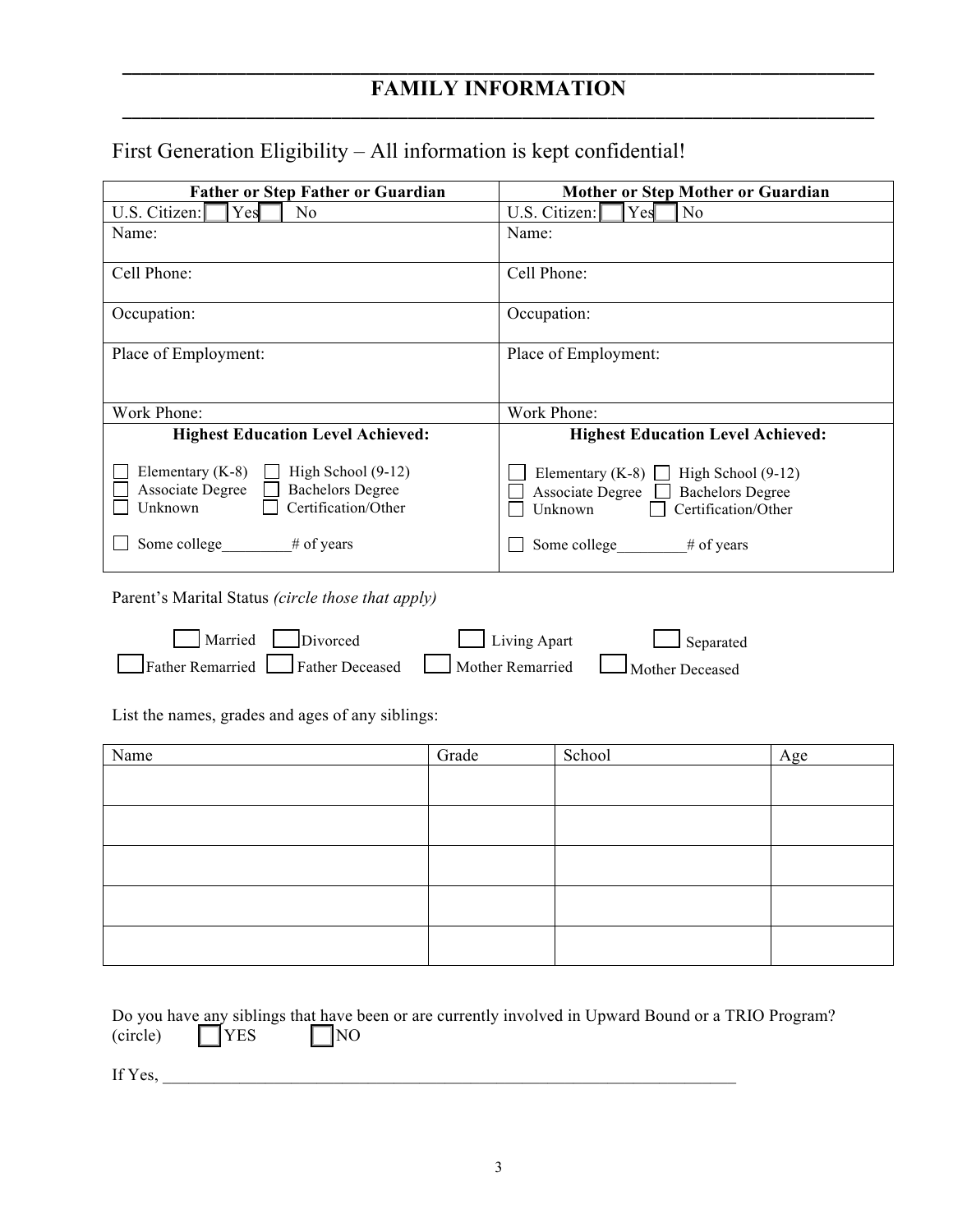#### **CONFIDENTIAL – All information will be held in strict confidence.**

Federal regulations require that verification of family income must be submitted as part of the application/admission process for Upward Bound.

**In order to verify family income, Upward Bound applicants have two options:**

- **1. Attach the most recent copy of the Federal Tax Form 1040, 1040A, or 1040EZ.**
- **(If you attach a copy of a signed tax form it is not necessary to complete the rest of this page).**

#### **OR**

**2. Complete the following family verification information.**

**If a federal income tax was filed during the last calendar year please indicate your taxable income amount on the following line and SIGN AT THE BOTTOM OF THE PAGE.**

**Family Taxable Income** Last Year \$\_\_\_\_\_\_\_\_\_\_\_\_\_\_\_\_\_\_\_\_ (after deductions).

**If you were not required to file an income tax return for the last calendar year, you must complete the rest of the form and SIGN IT.**

**I/We declare that no federal income tax return was filed by the undersigned for the last tax period and all income received during the year was as follows:**

| My Child receives: Free Lunch | <b>Reduced Lunch</b> | <b>Not Applicable</b> |
|-------------------------------|----------------------|-----------------------|
| TOTAL:                        |                      |                       |
| <b>OTHER</b>                  |                      |                       |
| RETIREMENT                    |                      |                       |
| UNEMPLOYMENT                  |                      |                       |
| WELFARE/SOCIAL SERVICES       |                      |                       |
| CHILD SUPPORT                 |                      |                       |
| <b>VETERNS BENEFITS</b>       |                      |                       |
| SOCIAL SECURITY               |                      |                       |
| <b>SOURCE</b>                 | <b>AMOUNT</b>        |                       |

Number of people living in the household (including applicant)

I certify that all the above information is correct and complete to the best of my knowledge.

 $\mathcal{L}_\text{max} = \mathcal{L}_\text{max} = \mathcal{L}_\text{max} = \mathcal{L}_\text{max} = \mathcal{L}_\text{max} = \mathcal{L}_\text{max} = \mathcal{L}_\text{max} = \mathcal{L}_\text{max} = \mathcal{L}_\text{max} = \mathcal{L}_\text{max} = \mathcal{L}_\text{max} = \mathcal{L}_\text{max} = \mathcal{L}_\text{max} = \mathcal{L}_\text{max} = \mathcal{L}_\text{max} = \mathcal{L}_\text{max} = \mathcal{L}_\text{max} = \mathcal{L}_\text{max} = \mathcal{$ 

PARENT'S/GUARDIAN'S SIGNATURE Date

**PARENT(S)/GUARDIAN(S)**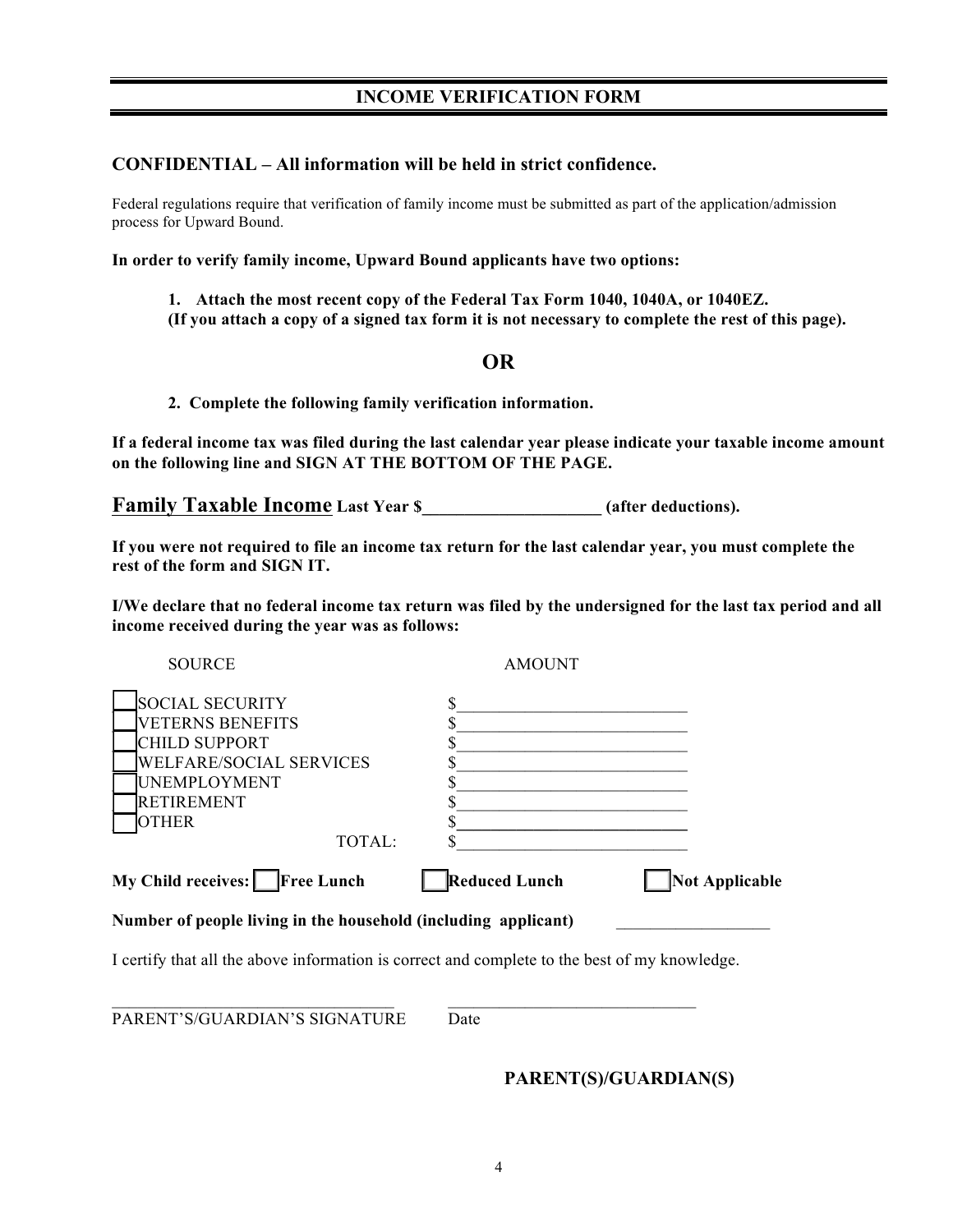#### **STUDENT PROGRAM CONTRACT**

I agree that if I am accepted into the Upward Bound Program that I will:

- $\triangleright$  Abide by all rules and policies of the program while cooperating fully with faculty, staff and other UB students.
- $\triangleright$  Update and submit the following forms: release of academic records, medical form and permission to travel.
- $\triangleright$  Strive to continually improve my high school academic performance by good attendance, punctuality, class participation, homework completion, and by earning and maintaining a 2.5 cumulative grade point average (GPA) or higher.
- Attend Saturday Sessions, on site counseling, tutoring as needed, and other activities. If a student receives less than a C in a core class, he/she will be required to attend weekly tutoring.
- Attend six-week Summer Residential Program.
- $\triangleright$  Make every effort to pass all high school course work, State and EOC assessments, as well as advance to the next grade level or graduate from high school.
- $\triangleright$  Enroll in a post-secondary institution by fall term immediately following high school graduation.
- $\triangleright$  Provide follow-up information to the Upward Bound Staff concerning my success in obtaining a post-secondary degree, including the completion of BS/BA degree in six (6) years or completing a AS/AA in three (3) years of enrollment date.

 $\mathcal{L}_\text{max} = \mathcal{L}_\text{max} = \mathcal{L}_\text{max} = \mathcal{L}_\text{max} = \mathcal{L}_\text{max} = \mathcal{L}_\text{max} = \mathcal{L}_\text{max} = \mathcal{L}_\text{max} = \mathcal{L}_\text{max} = \mathcal{L}_\text{max} = \mathcal{L}_\text{max} = \mathcal{L}_\text{max} = \mathcal{L}_\text{max} = \mathcal{L}_\text{max} = \mathcal{L}_\text{max} = \mathcal{L}_\text{max} = \mathcal{L}_\text{max} = \mathcal{L}_\text{max} = \mathcal{$ 

 $\mathcal{L}_\text{max}$  , and the contribution of the contribution of the contribution of the contribution of the contribution of the contribution of the contribution of the contribution of the contribution of the contribution of t

 $\mathcal{L}_\text{max} = \mathcal{L}_\text{max} = \mathcal{L}_\text{max} = \mathcal{L}_\text{max} = \mathcal{L}_\text{max} = \mathcal{L}_\text{max} = \mathcal{L}_\text{max} = \mathcal{L}_\text{max} = \mathcal{L}_\text{max} = \mathcal{L}_\text{max} = \mathcal{L}_\text{max} = \mathcal{L}_\text{max} = \mathcal{L}_\text{max} = \mathcal{L}_\text{max} = \mathcal{L}_\text{max} = \mathcal{L}_\text{max} = \mathcal{L}_\text{max} = \mathcal{L}_\text{max} = \mathcal{$ 

Student's Printed Name Date

Student's Signature Date

Parent's/Guardian's Signature Date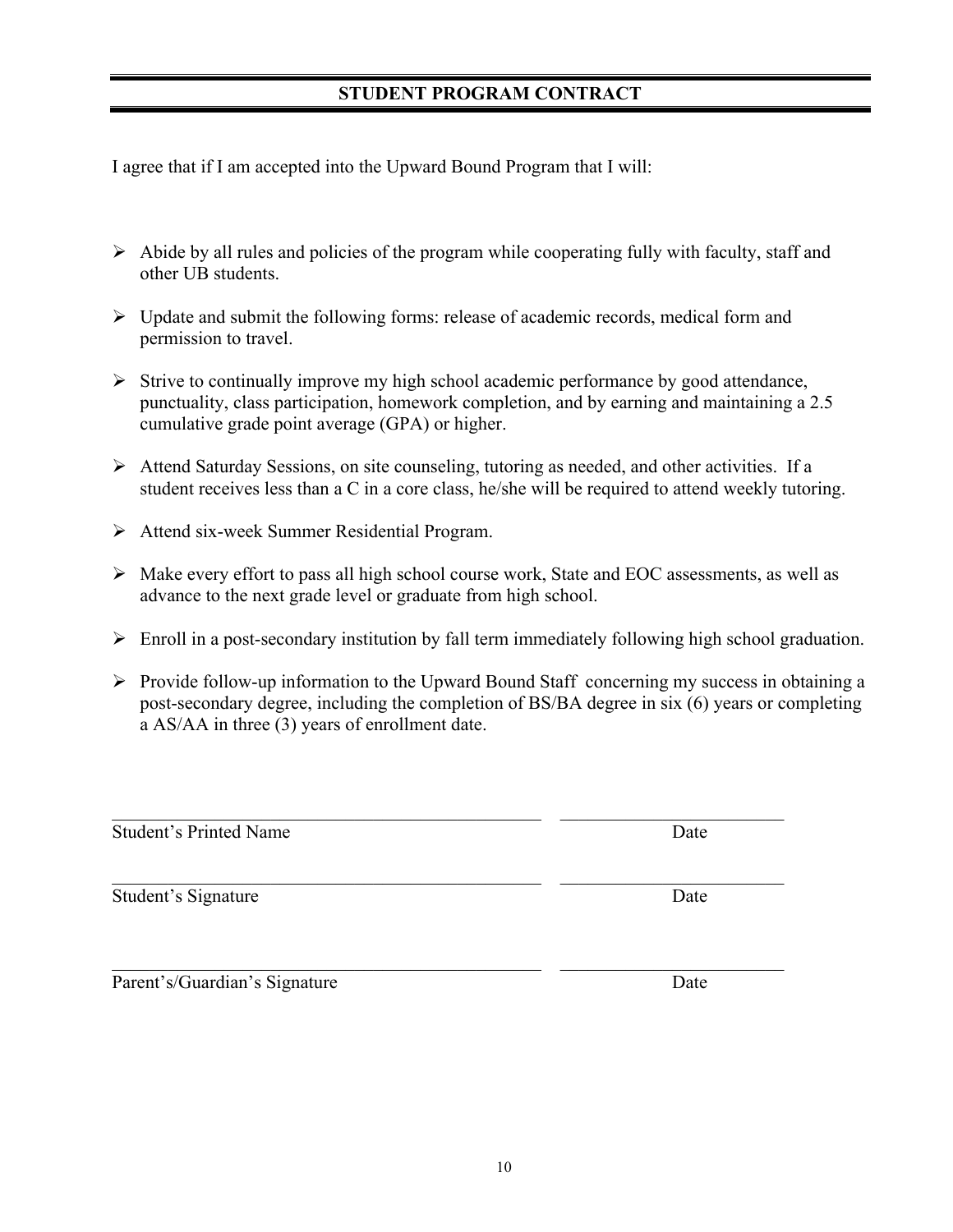## **UPWARD BOUND PARTICIPANT PERMISSION FORM**

I hereby request permission for my son/daughter to participate in the Southwest Texas Junior College Upward Bound Program, which may include the following:

- $\triangleright$  Field Trips (may include day or overnight, in-state or out-of-state trips)
- $\triangleright$  Summer Residential Program & Physical activities
- $\triangleright$  Transportation by bus, van, private car, train or airplane

In consideration of activities provided to my son/daughter, I hereby release the Upward Bound Program, its employees, instructors, volunteer participants, and Southwest Texas Junior College employees from any claims for injury or damages arising out of my son/daughter's participation. I accept responsibility for my son/daughter's conduct while participating in the Upward Bound Program. I hereby release the Upward Bound Program and any individuals associated with the Program for injuries or damages resulting from my son/daughter not following and adhering to the rules and regulations of Upward Bound.

I understand that participation in the Upward Bound Program involves certain risks, including but not limited to, travel to and from the site of certain activities. I further understand that some activities may be conducted at sites that are remote from available medical assistance; and nonetheless agree for my son/daughter to proceed.

I hereby give permission for my son/daughter's picture to be taken in connection with the activities of the Upward Bound Program of Southwest Texas Junior College and its agencies to be used in newspapers, television and magazine articles, and video productions. I also give permission for my son/daughter to speak publicly regarding the Upward Bound Program.

| Signature of Student's Parent/Guardian | Date                       |
|----------------------------------------|----------------------------|
| <b>Student's Name</b>                  | Date                       |
| TRIO                                   |                            |
| U<br>P<br><b>W</b><br>A R D<br>в       | $\mathbf o$<br>D<br>N<br>U |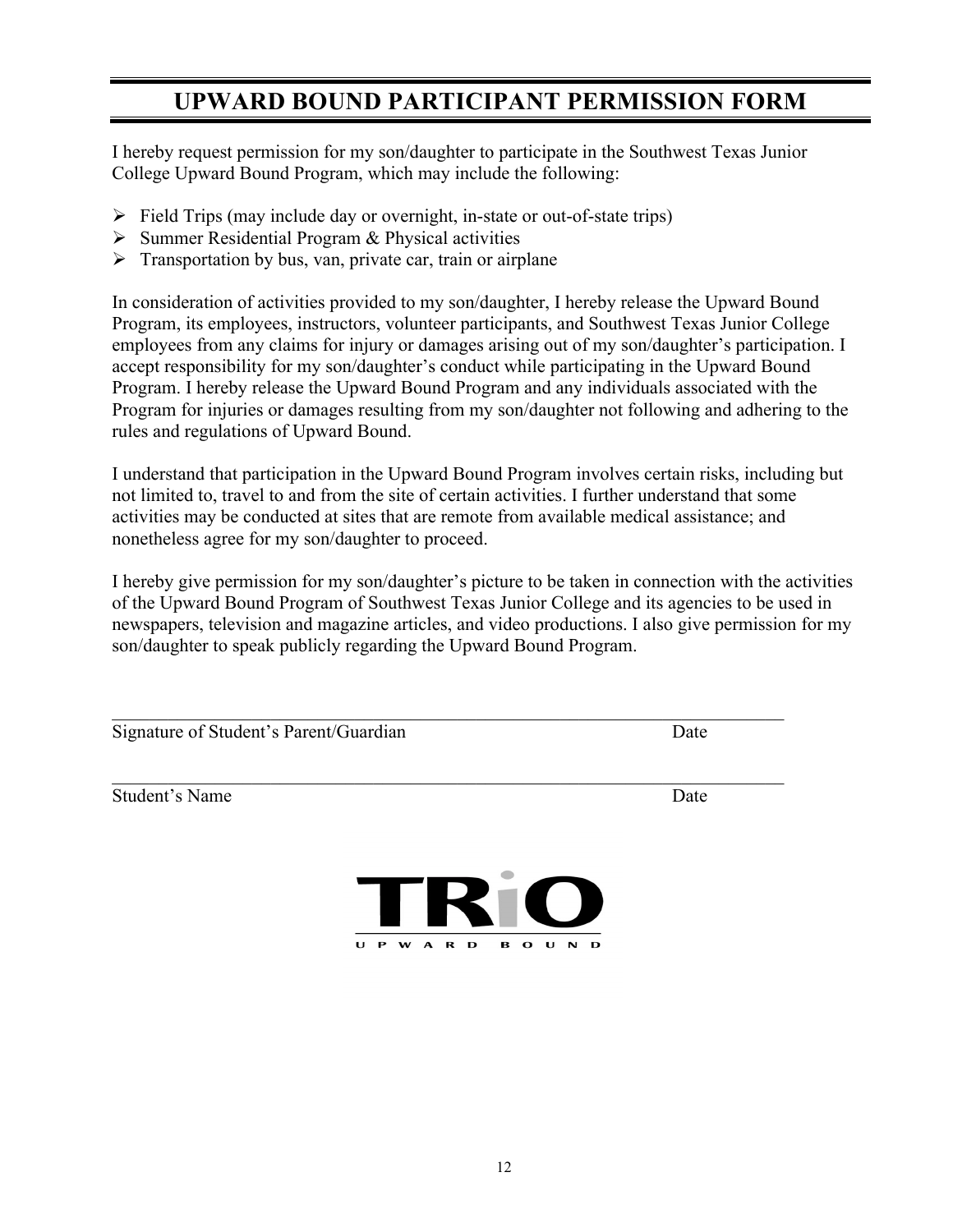#### **UPWARD BOUND PROGRAM (A U.S. Department of Education TRIO Program)**

*Upward Bound is 100% funded by the U.S. Department of Education* 



**Southwest Texas Junior College - Upward Bound 2401 Garner Field Road Uvalde, TX 78801-6221 Ph.(830)591-7329**

#### **CONSENT FOR RELEASE OF SCHOOL RECORDS**

I hereby give permission to the Southwest Texas Junior College Upward Bound TRIO Program to obtain any/all of my records including school transcripts, test scores and records, teacher evaluations, and any disciplinary referrals. This includes future college transcripts, admission applications, class schedules and financial aid documents (such as the FAFSA, student aid reports and scholarship award letters).

I understand that these records are confidential and will only be used internally for the program participation selection and evaluation. I also understand that compiled records on a group basis may include any/all of these records. Compiled information will be used to meet U.S. department of Education regulations and program evaluation.

None of my identified, individual records will be released to any person, corporation, organization, or present or future employer without further written consent.

| <b>STUDENT'S PRINTED NAME</b>           |                      |
|-----------------------------------------|----------------------|
| <b>STUDENT'S SIGNATURE</b>              | <b>DATE</b>          |
| <b>STUDENT'S SOCIAL SECURITY NUMBER</b> | <b>DATE OF BIRTH</b> |
| PARENT'S/GUARDIAN'S SIGNATURE           | <b>DATE</b>          |